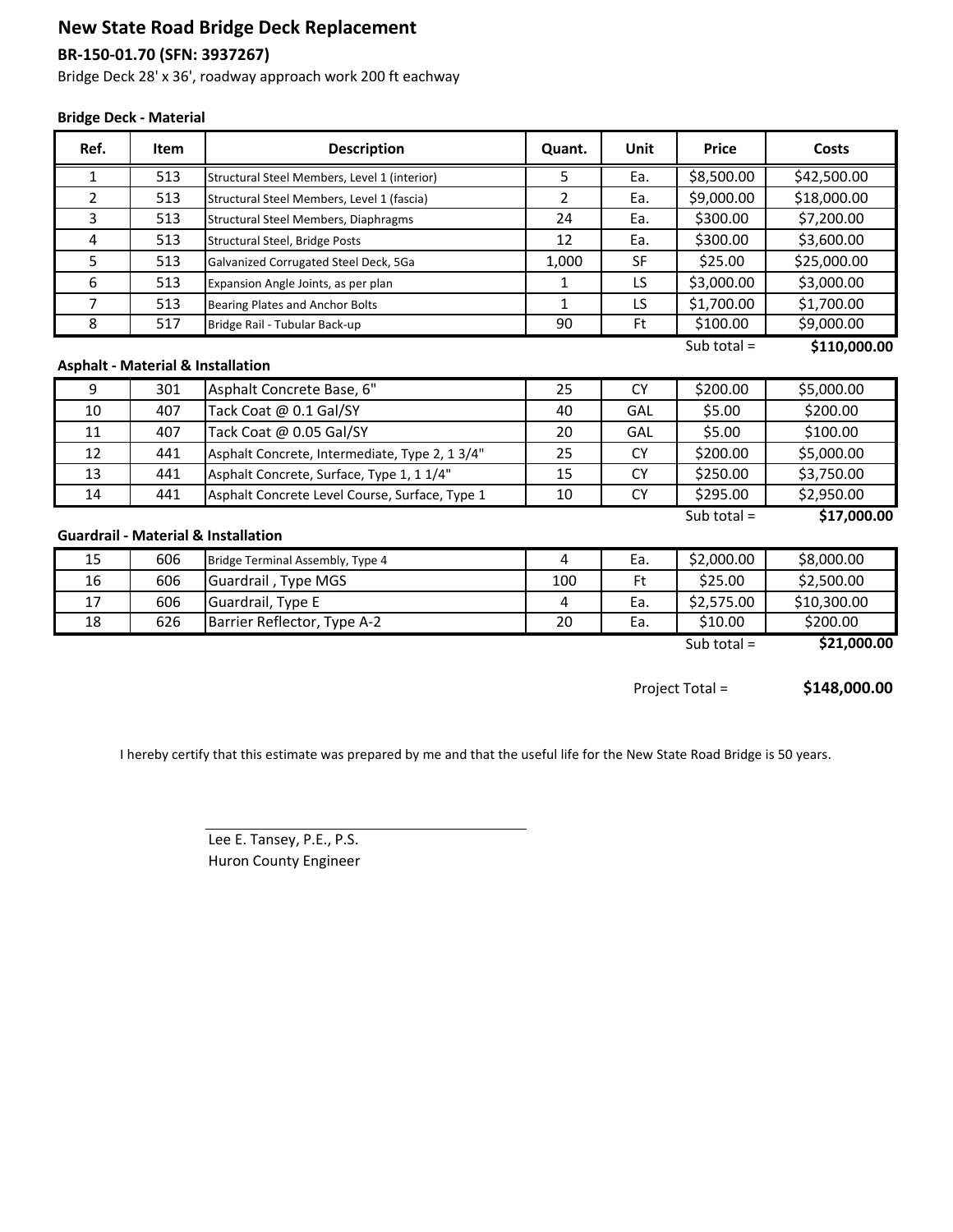# **Butler Road Reconstruction - Option #2**

Pavement Width 20 Ft

SR 162 to SR 18 - (5.2 miles) 27,500 LF - 61,000 SY Type 1, asphalt level w/ chip seal, County base repairs SR 18 to SR 303 - (4.4 miles) 23,200 LF - 51,500 SY 2" Type 2 asphalt SR 303 to SR 20 - (1.0 miles) 5,280 LF - 11,800 SY chip & seal, County crews to perform repairs

| SR 18 to SR 303 |       | (2" Type 2 asphalt)                                       |                |            |              |              |  |  |
|-----------------|-------|-----------------------------------------------------------|----------------|------------|--------------|--------------|--|--|
| Ref.            | Item  | <b>Description</b>                                        | Quant.         | Unit       | <b>Price</b> | <b>Costs</b> |  |  |
| $\mathbf{1}$    | 254   | Pavement Planning, 2"                                     | 51,500         | SY         | \$1.75       | \$90,125.00  |  |  |
| $\overline{2}$  | 254   | Patching of Planned Surfaces, as per plan                 | 45             | <b>CY</b>  | \$400.00     | \$18,000.00  |  |  |
| 3               | 407   | Tack Coat @ 0.1 Gal/SY                                    | 5,150          | <b>GAL</b> | \$1.70       | \$8,755.00   |  |  |
| 5               | 441   | Asphalt Concrete, Type 2, Modified Intermed., 2"          | 3,100          | <b>CY</b>  | \$135.00     | \$418,500.00 |  |  |
| $\,8\,$         | 614   | <b>Maintaining Traffic</b>                                | 1              | LS         | \$3,000.00   | \$3,000.00   |  |  |
| $\overline{9}$  | 642   | Center Line                                               | 4.4            | Mile       | \$500.00     | \$2,200.00   |  |  |
| 10              | 642   | <b>Edge Line</b>                                          | 8.8            | Mile       | \$750.00     | \$6,600.00   |  |  |
| 11              | 642   | Stop Bar 24"                                              | $\overline{2}$ | Ea.        | \$200.00     | \$400.00     |  |  |
|                 |       |                                                           |                |            | Subtotal =   | \$547,580.00 |  |  |
| SR 162 to SR 18 |       | (Type 1, asphalt level w/ chip seal, County base repairs) |                |            |              |              |  |  |
| 12              | 407   | Tack Coat @ 0.1 Gal/SY                                    | 6,100          | GAL        | \$1.70       | \$10,370.00  |  |  |
| 13              | 441   | Asphalt Concrete Level Course, Type 1 - Variable          | 1,000          | <b>CY</b>  | \$180.00     | \$180,000.00 |  |  |
| 14              | 409   | CRS-2, Seal Bituminous @ 0.45 GAL/SY                      | 27,500         | <b>GAL</b> | \$2.10       | \$57,750.00  |  |  |
| 15              | 409   | #8 Lime Stone, Seal Aggregate @ 22 Lbs/SY                 | 670            | Ton        | \$30.00      | \$20,100.00  |  |  |
| 16              | 411   | Limestone berm & Drives @ 1.0' each side                  | 250            | Ton        | \$35.00      | \$8,750.00   |  |  |
| 17              | 614   | <b>Maintaining Traffic</b>                                | $\mathbf{1}$   | LS         | \$3,000.00   | \$3,000.00   |  |  |
| 18              | 642   | Center Line                                               | $5.2$          | Mile       | \$500.00     | \$2,600.00   |  |  |
| 19              | 642   | <b>Edge Line</b>                                          | 10.4           | Mile       | \$750.00     | \$7,800.00   |  |  |
| 20              | 642   | Stop Bar 24"                                              | $\overline{2}$ | Ea.        | \$200.00     | \$400.00     |  |  |
| 21              | Spec  | <b>Butt Joints</b>                                        | 10             | Ea.        | \$200.00     | \$2,000.00   |  |  |
|                 |       |                                                           |                |            | Subtotal =   | \$292,770.00 |  |  |
| SR 303 to SR 20 |       | (chip & seal, County crews to perform repairs)            |                |            |              |              |  |  |
| 24              | 409   | CRS-2, Seal Bituminous @ 0.45 GAL/SY                      | 5,310          | GAL        | \$2.10       | \$11,151.00  |  |  |
| 25              | 409   | #8 Lime Stone, Seal Aggregate @ 22 Lbs/SY                 | 130            | Ton        | \$30.00      | \$3,900.00   |  |  |
| 26              | 614   | <b>Maintaining Traffic</b>                                | $\mathbf{1}$   | LS         | \$500.00     | \$500.00     |  |  |
| 27              | 642   | Center Line                                               | $\mathbf{1}$   | Mile       | \$500.00     | \$500.00     |  |  |
| 28              | 642   | <b>Edge Line</b>                                          | $\overline{2}$ | Mile       | \$750.00     | \$1,500.00   |  |  |
| 22              | 642   | Stop Bar 24"                                              | $\overline{2}$ | Ea.        | \$200.00     | \$400.00     |  |  |
|                 |       |                                                           |                |            | Subtotal =   | \$17,951.00  |  |  |
|                 |       |                                                           |                |            |              |              |  |  |
| 29              | 624   | Mobilization                                              | $\mathbf{1}$   | LS         | \$5,000.00   | \$5,000.00   |  |  |
| 30              | 103.5 | <b>Premium Contract Bond</b>                              | $\mathbf{1}$   | LS         | \$5,000.00   | \$5,000.00   |  |  |
| 31              | Spec. | Contingencies                                             | $\mathbf{1}$   | LS         | \$10,000.00  | \$10,000.00  |  |  |

**\$20,000.00 Subtotal =**

**\$878,301.00 Total Project =**